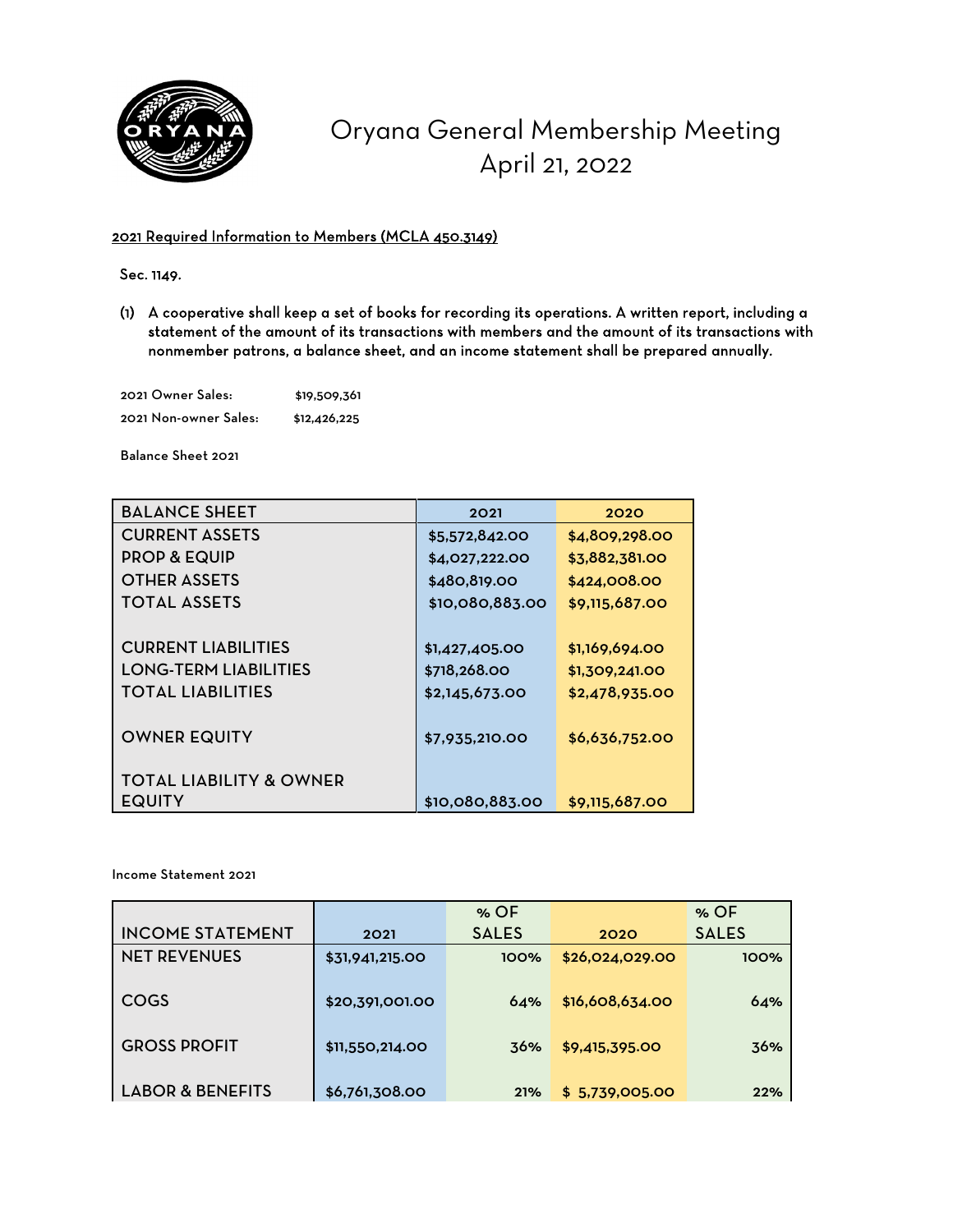

| <b>OPERATING EXPENSES</b> | \$4,108,038.00         | 13% | \$3,497,975.00        | 13% |
|---------------------------|------------------------|-----|-----------------------|-----|
| <b>OPERATING INCOME</b>   | \$680,868.00           | 2%  | \$178,415.00          | 1%  |
| <b>OTHER INCOME</b>       | \$<br>565,193.00<br>\$ | 2%  | \$<br>42,902.00<br>\$ | O%  |
| <b>NET INCOME</b>         | 1,246,061.00           | 4%  | 221,317.00            | 1%  |

(2) A cooperative shall prepare, not later than 120 days after the close of its fiscal year, a report of its condition, which report shall be certified by the president. The report shall include all the following:

(a) Name and principal address of cooperative.

260 East Tenth Street, Traverse City, MI 49684

(b) Names, addresses, and date of expiration of terms of the officers and directors, and their rate of compensation.

| Name                  | Title          | Address                                       | Term Expirati⊖™ | Monthly Stiper <sup>*</sup> |        |
|-----------------------|----------------|-----------------------------------------------|-----------------|-----------------------------|--------|
| Holly Jo Sparks       | President      | 2722 Cathedral Dr. Interlochen, MI 49643      | April 2024      |                             | 100.00 |
| Kathy Baylis Monteith | Vice President | 3853 Incochee Rd. Traverse City, MI 49684     | April 2024      |                             | 75.00  |
| Chuck Mueller         | Secretary      | 503 Monroe St. Traverse City, MI 49684        | April 2022      |                             | 75.00  |
| Colleen Valko         | Treasurer      | 13831 S. Bayview Ct. Traverse City, MI 49684  | April 2022      |                             | 75.00  |
| Marty Heller          | Director       | 601 Highland Park Dr. Traverse City, MI 49686 | April 2024      |                             | 50.00  |
| Laura Cavender        | Director       | 16142 Center Rd. Traverse City, MI 49686      | April 2022      |                             | 50.00  |
| Christopher Miller    | Director       | 2342 Sadie Ln. Grawn, MI 49637                | April 2023      |                             | 50.00  |
| Kaitlyn Burns         | Director       | 722 Lake Ave. Traverse City, MI 49684         | April 2023      |                             | 50.00  |
| Cy Agley              | Director       | 6087 Rosefield Ct. Traverse City, MI 49684    | April 2023      |                             | 50.00  |

(c) Number of memberships granted and terminated, and amount of member capital paid in during the fiscal year.

Memberships granted – 2,289 new, 5,841 renewals 10,074 Total Memberships terminated (expired or refund request) – 985 Net capital investment - \$362,217

## 2021 Board Treasurer's Report

- Net sales for fiscal year 2021 totaled \$31,941,215 vs \$26,024,029. This represents an increase of \$5,917,186 or 22.74% from 2020.
- Total owner equity experienced an increase from \$6,636,752 in 2020 to \$7,935,210 in 2021. This includes patron equity credits of \$3,560,491 for active owners, retained patronage reserve of \$898,570 from owners who have been inactive for five years or more, as well as retained earnings of \$3,476,149.